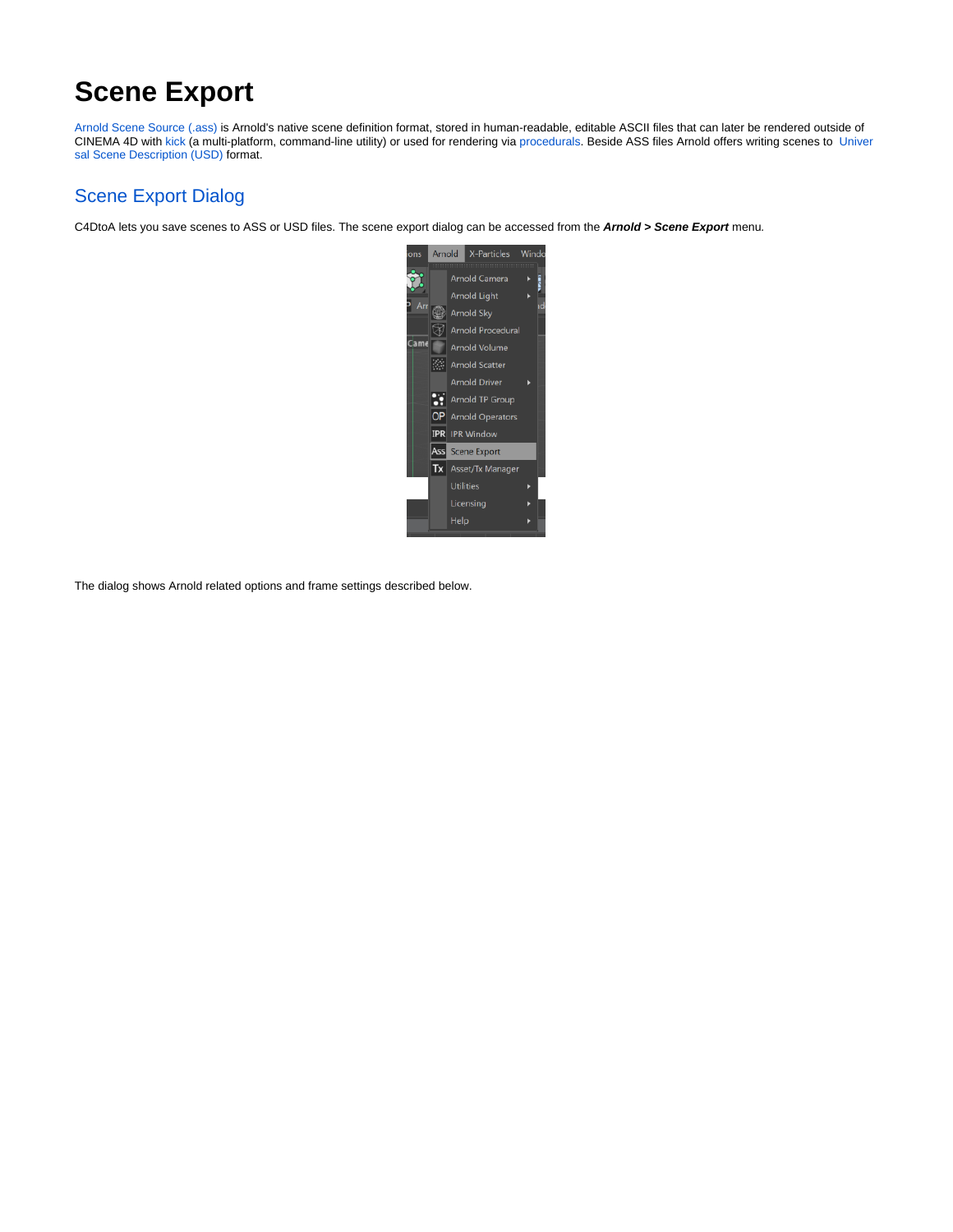| Arnold Scene Export                           |                     |        |  | $\Box$ | × |
|-----------------------------------------------|---------------------|--------|--|--------|---|
| ≡                                             |                     |        |  |        |   |
| Path                                          |                     |        |  |        |   |
| Format                                        | ASS                 |        |  |        |   |
| Mode                                          | Scene               |        |  |        | v |
| Objects                                       | All                 |        |  |        | v |
| Export object hierarchy                       | $\blacksquare$      |        |  |        |   |
| Replace with Arnold Procedural                | $\Box$              |        |  |        |   |
| Absolute paths                                | $\Box$              |        |  |        |   |
| ASS                                           |                     |        |  |        |   |
| Gzip compression (.ass.gz)<br>Binary encoding | $\Box$<br>Ø         |        |  |        |   |
| Expand procedurals                            | $\Box$              |        |  |        |   |
|                                               |                     |        |  |        |   |
| Include                                       |                     |        |  |        |   |
| Options<br>Cameras                            | ◘                   |        |  |        |   |
| Lights                                        | 888888              |        |  |        |   |
| Shapes                                        |                     |        |  |        |   |
| Shaders                                       |                     |        |  |        |   |
| <b>Drivers</b>                                |                     |        |  |        |   |
| Filters                                       |                     |        |  |        |   |
| Animation                                     |                     |        |  |        |   |
| Frame range                                   | Use render settings |        |  |        |   |
| Frame start                                   | $\circ$             |        |  |        |   |
| Frame end                                     | 90                  |        |  |        |   |
| Frame step                                    | 1                   |        |  |        |   |
|                                               |                     |        |  |        |   |
|                                               |                     |        |  |        |   |
|                                               |                     | Export |  |        |   |

#### **Path**

The path where the archive (.ass, .usd, .usda, .usdc) will be saved to. A padding pattern (####) can be used to save a file sequence (animation). If padding is not specified, .#### is added to the file name automatically. For example /path/to/test.ass will produce /path/to/test.0000.ass, /path/to/test.0001. ass, /path/to/test.0002.ass and so on.

#### **Format**

File format, e.g. ASS or USD.

#### **Mode**

Set to **Scene** to export the whole scene, or set to **Procedural** to export only the selected meshes to be loaded in an [Arnold Procedural](https://docs.arnoldrenderer.com/display/A5AFCUG/Arnold+Procedural) (stand-in).

#### **Objects**

Defines the objects to be exported:

- **All**: Export all objects (geometries, lights, etc.) from the scene.
- **Selected**: Export only the selected objects.
- **Selected individually**: Export the selected objects to separate ASS files. The object name is added to the file name as a suffix (e.g. myexport\_Sp here.ass, myexport\_Cube.ass, etc.)

## **Export Object Hierarchy**

Exports the whole hierarchy of the selected objects (instead of manually selecting all children).

#### **Replace With Arnold Procedural**

Available in **Procedural** mode. When enabled the exported objects are replaced with an [Arnold Procedural](https://docs.arnoldrenderer.com/display/A5AFCUG/Arnold+Procedural) object pointing to the exported file.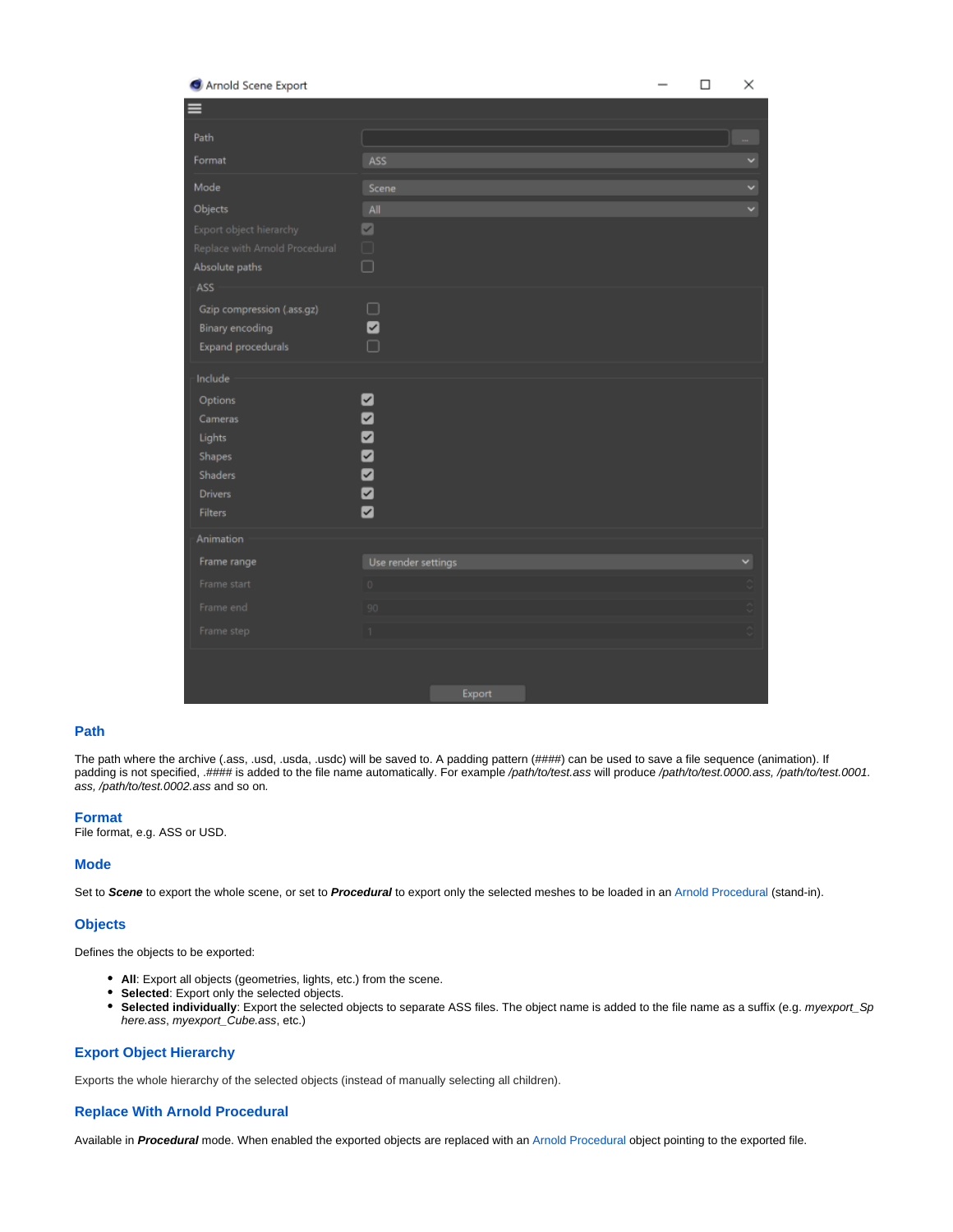#### **Absolute Paths**

When enabled all paths are exported as absolute paths, even if they are defined as relative in the scene.

#### **ASS**

ASS format specific settings.

#### **Gzip Compression (.ass.gz)**

Exports the scene directly to gzip-compressed files with the .ass.gz extension. You can expect compression rates in the 4-5x range (compared to full ASCII form, obviously there will be a lower compression ratio if the binary encoding option is being used).

#### **Binary Encoding**

Specify whether binary encoding is used to compress large arrays (bigger than 16) containing float in their components. They are encoded into a more compact ASCII representation (b85), leading to smaller files and faster load times, whilst still being mostly human-readable. In addition, the binary encoding has exact 32-bit precision, whereas without this binary output floating point values are truncated into at most 8 ASCII digits (e.g. 1234.5678). The encoded arrays are indicated by prefixing the array type with "b85" as in the example below. POINT2, POINT, and VECTOR arrays are encoded. 16 float

polymesh

{

```
name mymesh
```
nsides 54 1 UINT 3 3 3 3 3 3 3 3 3 4 4 4 4 4 4 4 4 4 4 4 4 4 4 4 4 4 4 4 4 4 4 4 4 4 4 4 4 4 4 4

```
 4 4 4 4 4 3 3 3 3 3 3 3 3 3
```
vlist 47 1 b85POINT

LJ4iv4THCEE/NV4/1nPCvhpuBkEMk10/LJ4iv2uf+kDVzHI/36OGvhkc/kD9+Fs/LGenvtmU8EDqJVo/l1cGv+Ij50D1 ...

#### **Expand procedurals**

Internally, Arnold creates shape nodes from procedural nodes (usually on demand). 'Expand procedurals' expands the nodes before doing the Ass export. Therefore when saving .ass file you will get all of the nodes that have been created by the procedural.

#### **Include**

Specifies which of the following node types are included in the ASS export:

- Option
- Cameras
- Lights
- Shapes • Shaders
- Drivers
- Filters

## **Animation**

### <span id="page-2-0"></span>**[Frame range](#page-2-0)**

Specifies the range of frames to be exported:

- **Use render settings**: frames specified for render (Render Setting / Output) will be exported.
- **Current frame**: exports only the current frame.
- **Custom**: exports frames specified by the Frame start/end/step settings.

### **Frame start**

Specifies the start frame of the sequence to be exported in custom mode.

### **Frame end**

Specifies the end frame of the sequence to be exported in custom mode.

### **Frame step**

The increment between the frames to be exported in custom mode.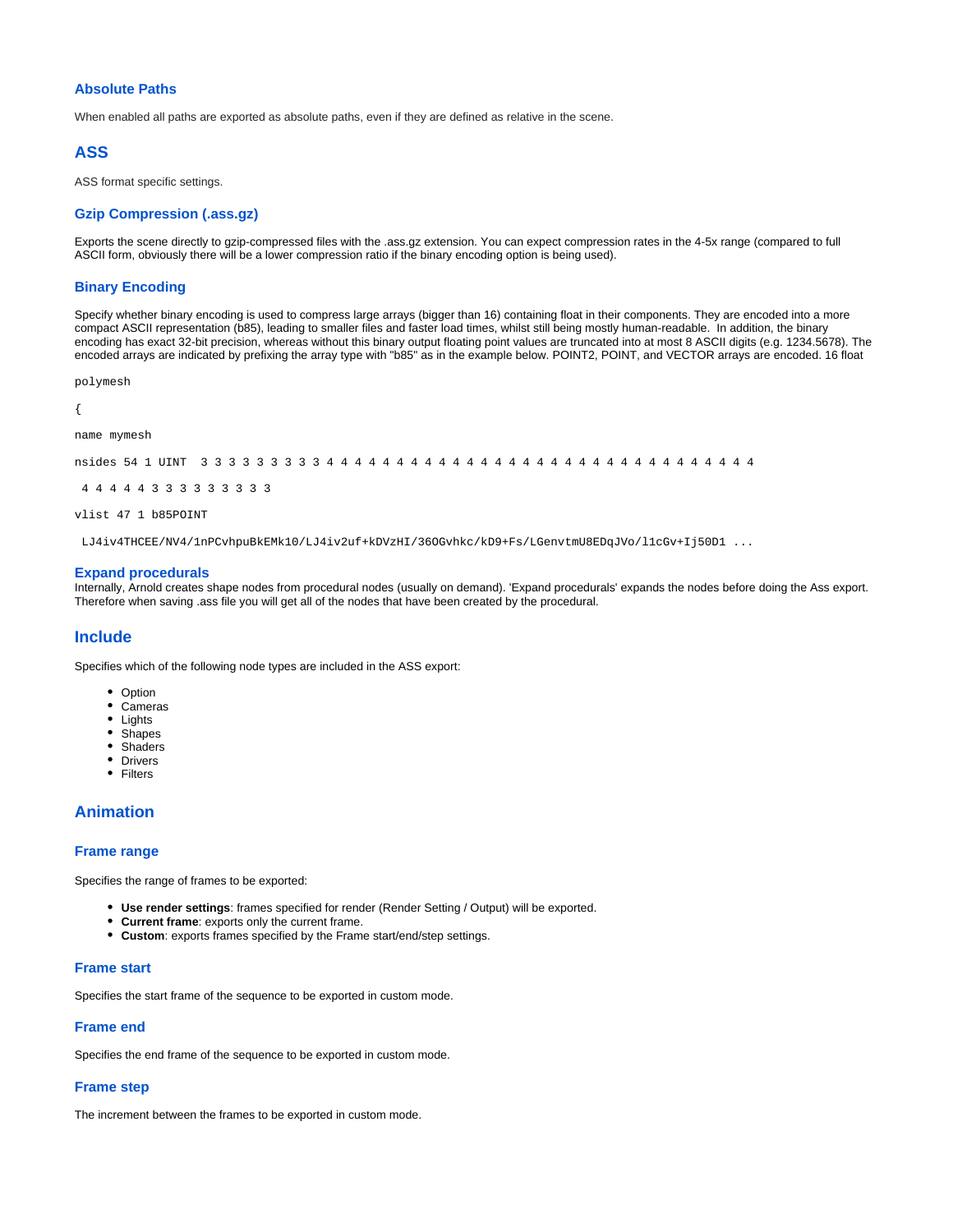Currently animation can not be written to a single USD file, a different file is created for each frame.

## **Export**

Λ

Writes the file(s) to the disc.

## Scene Export from command line

Scene export can be executed from the command line as well via the **-arnoldSceneExport** parameter followed by the export options.

The following options are available:

- **scene**: Path of the C4D scene file which needs to be exported. This parameter is mandatory.
- **format**: Output file format, ASS or USD. If not specified, the plugin guesses the format from the file extension.
- **filename**: Path of the output file. If not given, the file is written next to the c4d scene file.
- **compressed**: If given the scene is exported directly to gzip-compressed files (.ass.gz). Only for ASS format.
- **asciiAss**: If given values exported to a standard text format, if not given (default) binary encoding is used. Only for ASS format.
- **expandProcedurals**: If given procedurals will be expanded before exporting the scene.
- **exportObjectHierarchy:**If given the whole hierarchy (children) of the selected objects is exported.
- **mask**: Specifies which Arnold node types are included in the .ass export. See the [AtNodeEntry](https://docs.arnoldrenderer.com/api/arnold-6.2.0.1/group__ai__node__entry.html) page of the Arnold API for the available node types.
- **exportType:** Specifies which objects are exported. Possible values are:
	- **0:** all
	- **1:** selected
	- **2:** selected individually
- **startFrame**: Specifies the start frame to be exported. When not given Start Frame from the render settings is used.
- **endFrame**: Specifies the end frame to be exported. When not given End Frame from the render settings is used.
- **frameStep**: Specifies the increment between frames. When not given Frame Step from the render settings is used.
- **camera**: You can override active scene camera by this option by specifying the name of the camera. Note that camera names must be unique otherwise always the first camera with the same name is used.
- **take**: Specifies the take to be exported. Alternatively you can use the **-take** argument instead of this option.

For example, the following command exports frame range 10-20 of myscene.c4d to myscene.ass:

Commandline.exe -arnoldSceneExport "scene=c:\path\to\myscene.c4d;format=ASS;filename=c:\path\to\myscene.ass; startFrame=10;endFrame=20"

Note that on Windows the export is executed in the background, therefore, you have no output in the console. You can redirect the output to a file using the **>** directive as follows:

Commandline.exe -arnoldSceneExport "scene=c:\path\to\myscene.c4d;format=ASS;filename=c:\path\to\myscene.ass; startFrame=10;endFrame=20" > export.log 2>&1

## Scene Export from python

The arnold.scene module in the C4DtoA python API offers a convenient method to export the Cinema 4D scene to an Arnold ASS or USD file.

- Export(doc, filename, fileFormat, compressed, bbox, binary, expandProcedurals, mask, startFrame, endFrame, stepFrame, objectMode, exportObjectHierarchy, replaceWithProcedural)
	- **doc** (c4d.documents.BaseDocument): The scene to export.
	- **filename** (str): Path of the output file. If None, the file is exported next to the c4d scene file.
	- **fileFormat** (int): Output file format. If None, the format is guessed from the filename. Available values are:
		- arnold.scene.SCENE\_EXPORT\_FORMAT\_ASS
		- arnold.scene.SCENE\_EXPORT\_FORMAT\_USD
	- **compressed** (boolean): If true the scene is exported directly to gzip-compressed files (.ass.gz).
	- **bbox** (boolean): If true bounding box of the scene are added to the ASS meta data.
	- **binary** (boolean): If true binary encoding is used.
	- **expandProcedurals** (boolean): If true procedurals will be expanded before exporting the scene.
	- **mask** (int): Specifies which Arnold node types are included in the output. See the AtNodeEntry page of the Arnold API for the available node types.
	- **startFrame** (int): Specifies the first frame when exporting an animation. If None, the scene's render settings will be used.
	- **endFrame** (int): Specifies the last frame when exporting an animation. If None, the scene's render settings will be used.